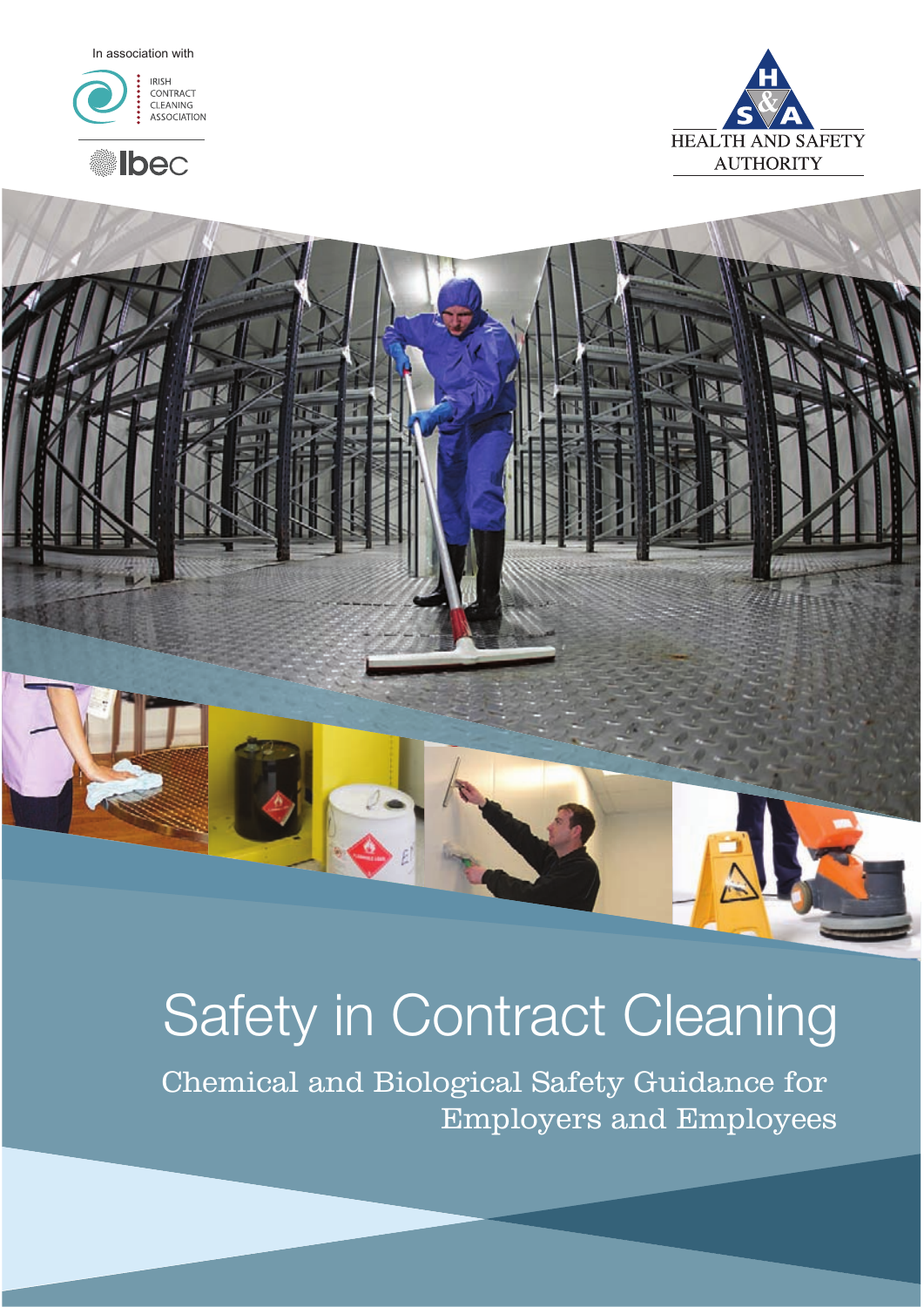# Our vision:

A country where worker safety, health and welfare and the safe management of chemicals are central to successful enterprise

©All rights reserved. No part of this publication may be reproduced, stored in a retrieval system or transmitted in any form or by an means electronic, mechanical, photocopying, recording or otherwise, without the prior permission of the Health and Safety Authority.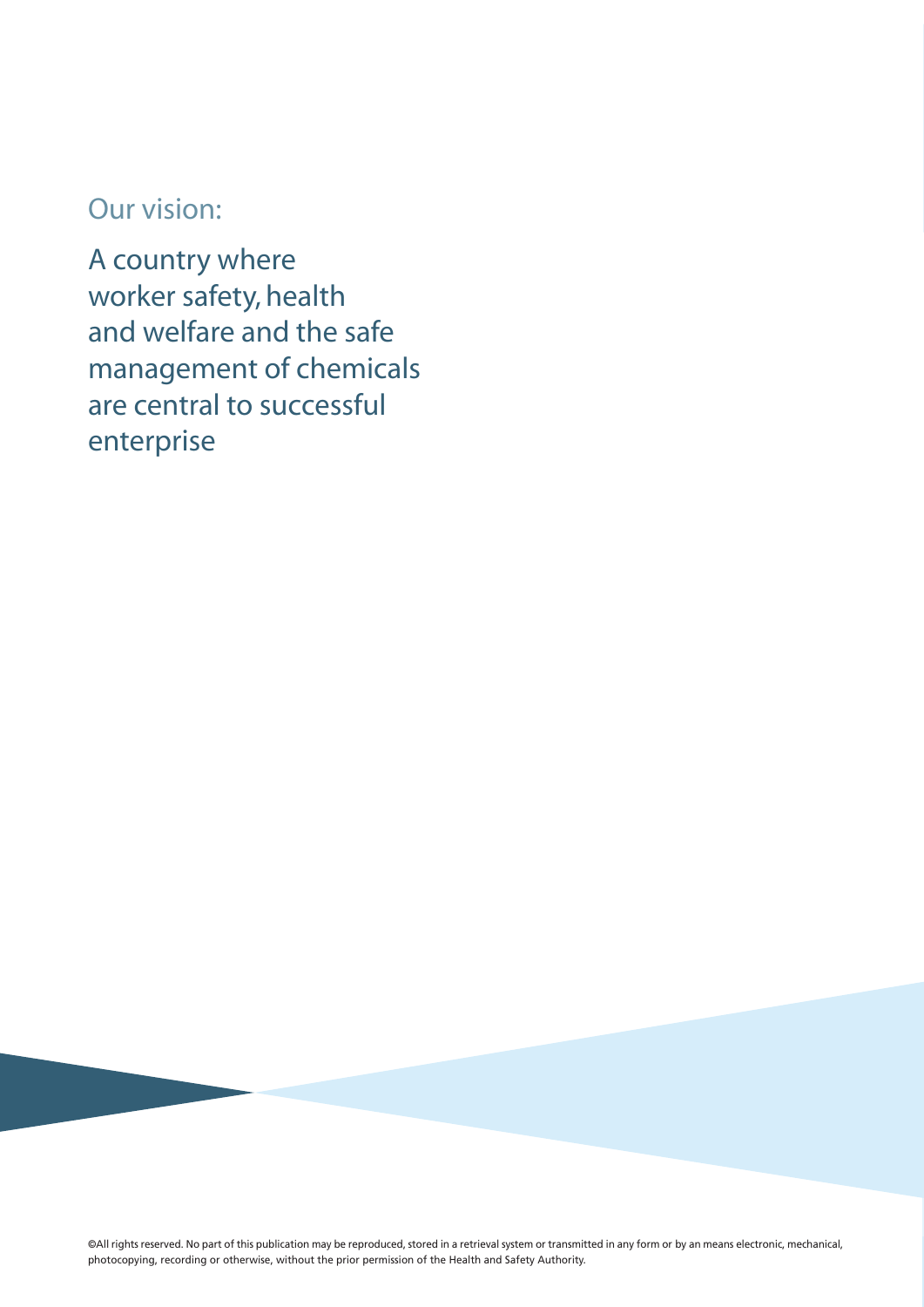Chemical and Biological Safety Guidance for Employers and Employees **1**

This guidance document provides information in relation to chemical and biological safety with respect to those working in Contract Cleaning



Cleaners are employed in many different types of workplaces, including schools, offices, factories, hospitals, health care facilities and retail outlets. Cleaners employed by private contractors are likely to work in a variety of workplaces, while in-house cleaners usually work in the same environment.

Cleaning staff are often employed in workplaces that have been planned with other workers in mind. Therefore it is important that a risk assessment is completed to identify any hazards which the cleaner may come in contact with in the workplace, and steps should be taken to minimise or reduce the risks from those hazards.

*Cleaners may be exposed to many different types of hazards in the workplace such as;*

**Chemicals** 

- Lone Working
- Machinery hazards
	- Fire and Electricity

• Manual handling

• Biological hazards

- Confined Spaces
- Slips, trips and falls

This guidance document will focus on the chemical and biological hazards that cleaners may encounter and recommended control measures to control those hazards, for both employers and employees.



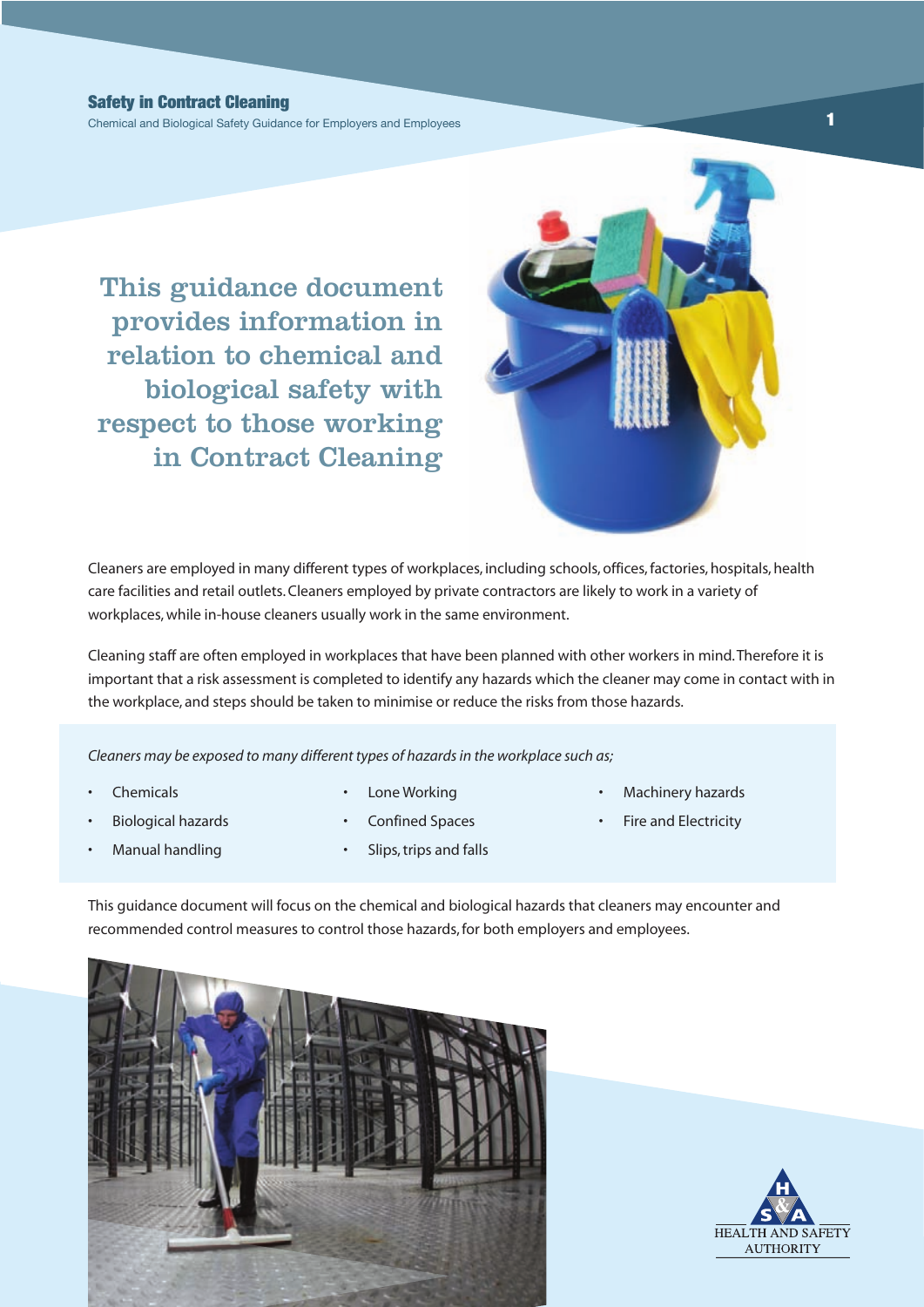

Chemical and Biological Safety Guidance for Employers and Employees

## What are the chemical hazards in Contract Cleaning?

Many different products are used in cleaning companies. The cleaning products chosen depend on the product to be cleaned. Most cleaning products are made up of the following:

- Acids and bases such as hydrochloric acid, sulfamic acid, formic acid, sodium hydroxide, and ammonium hydroxide are found in cleaning products for bathrooms and in products to remove lime, concrete, and cement. They can cause irritation and severe burns of the skin, eyes and respiratory system if their fumes are inhaled.
- Organic solvents and detergents such as white spirits, turpentine, acetone, aromatic hydrocarbons, and alcohol may be found in degreasing products used on floors and other surfaces. These can cause irritation of the skin, respiratory system (through inhalation of vapours), and a toxic effect on the nervous system, brain, kidneys, and liver.
- Disinfectants such as formaldehyde, glyoxal, and quaternary ammonium compounds can cause allergic reactions and burns to the skin and mucous membranes.
- Fragrances and colouring agents found in many types of product can cause allergic reactions.

## What protective measures should be taken when working with chemicals?



## **Risk Assessments**

A risk assessment should be completed for each place of work prior to the worker commencing cleaning activities there. This should take account of any hazards which the worker may be exposed to in the course of their duties e.g. lone working, machinery, manual handling, fire safety, chemical and biological safety. The workplace should also make available their own risk assessment to the cleaning staff to ensure that they are made aware of any other hazards and precautions which should be taken whilst working at that place of work.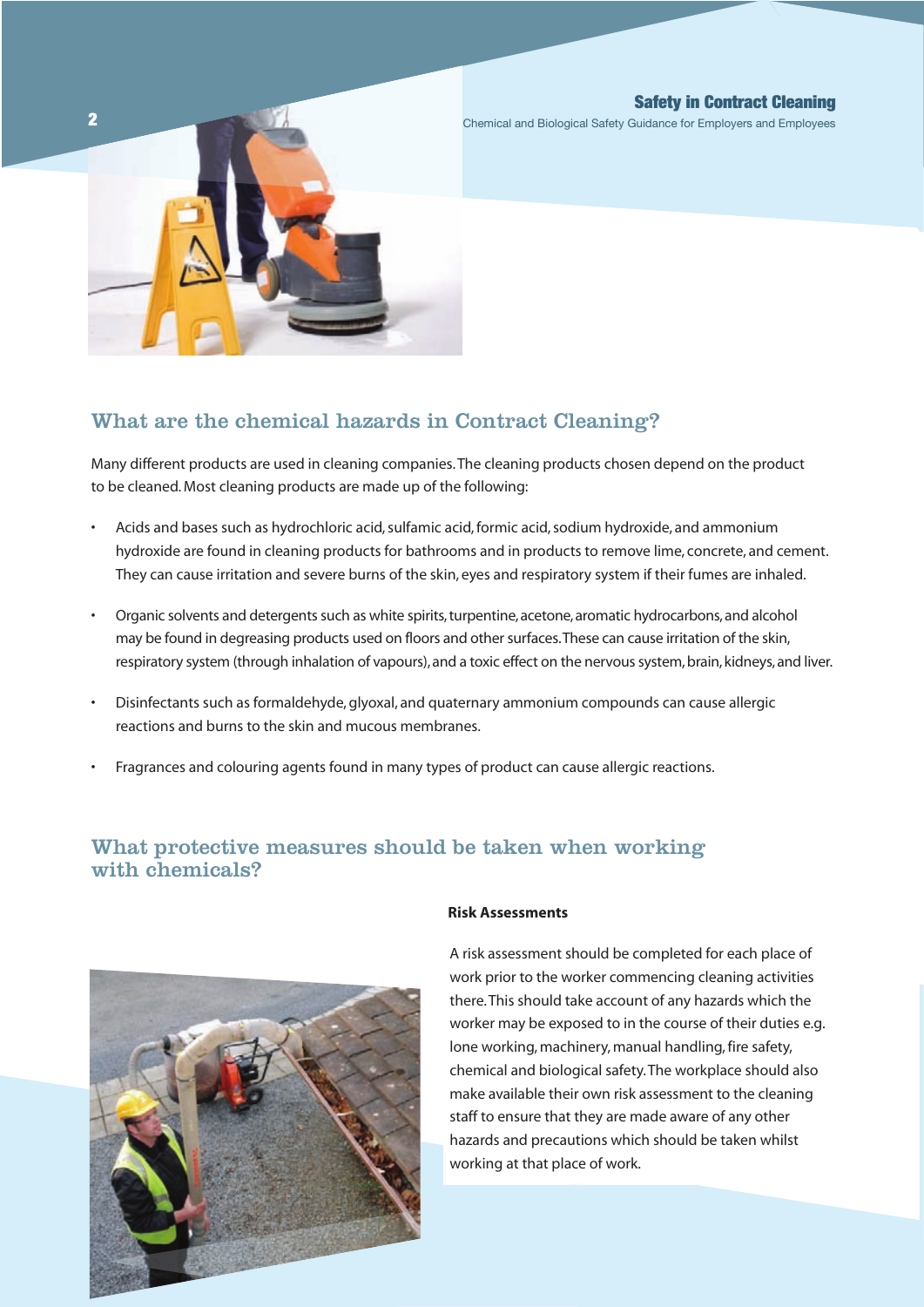Chemical and Biological Safety Guidance for Employers and Employees **3** 

#### **Safety Data Sheets (SDS)**

Safety Data Sheets should be available for all hazardous chemicals used by cleaning staff. The chemical supplier or manufacturer is responsible for providing this. The Safety Data Sheet should be in English and should be easily accessible to the worker. Information in the SDS should be used to make workers aware what hazards are present in the chemicals being handled and how to protect themselves whilst handling it e.g. safety gloves may be required if the chemical is an irritant or corrosive. For more information on SDS's refer to the 'Safety Data Sheets for Hazardous Chemicals Information Sheet' which can be downloaded for free from the publications section on **www.hsa.ie.** 

## **Note: Employers should substitute hazardous substances with less hazardous substances, where practicable**

## **Labels on Chemical Containers**

The hazard classification information provided on the label of the chemical provides some information on the hazards and precautions to take when using the product. More detailed information is provided in the Safety Data Sheet (SDS). All substances must be labelled according to the Classification Labelling and Packaging (CLP) Regulations i.e. hazard pictogram, hazard classification, hazard phrase, precautionary statements. Training should be provided to cleaning workers on understanding the danger symbols, now called hazard pictograms on the label and SDS and the safety advice for each chemical handled.





#### **Storage of Chemicals**

It is useful to keep an inventory or list of all chemicals used in the workplace. This helps to keep track of what is in stock, and may also be used to identify out of date or un-used chemicals. Any un-used chemicals should be disposed of safely. Chemicals should be stored in a safe and secure location. Cleaning workers often have a central storage depot where all products are stored and where they collect their cleaning chemicals and equipment needed. Chemicals should be stored in a tidy manner and separated according to their hazard classification i.e. chemicals labelled as flammables should be stored separately from chemicals labelled as oxidisers.

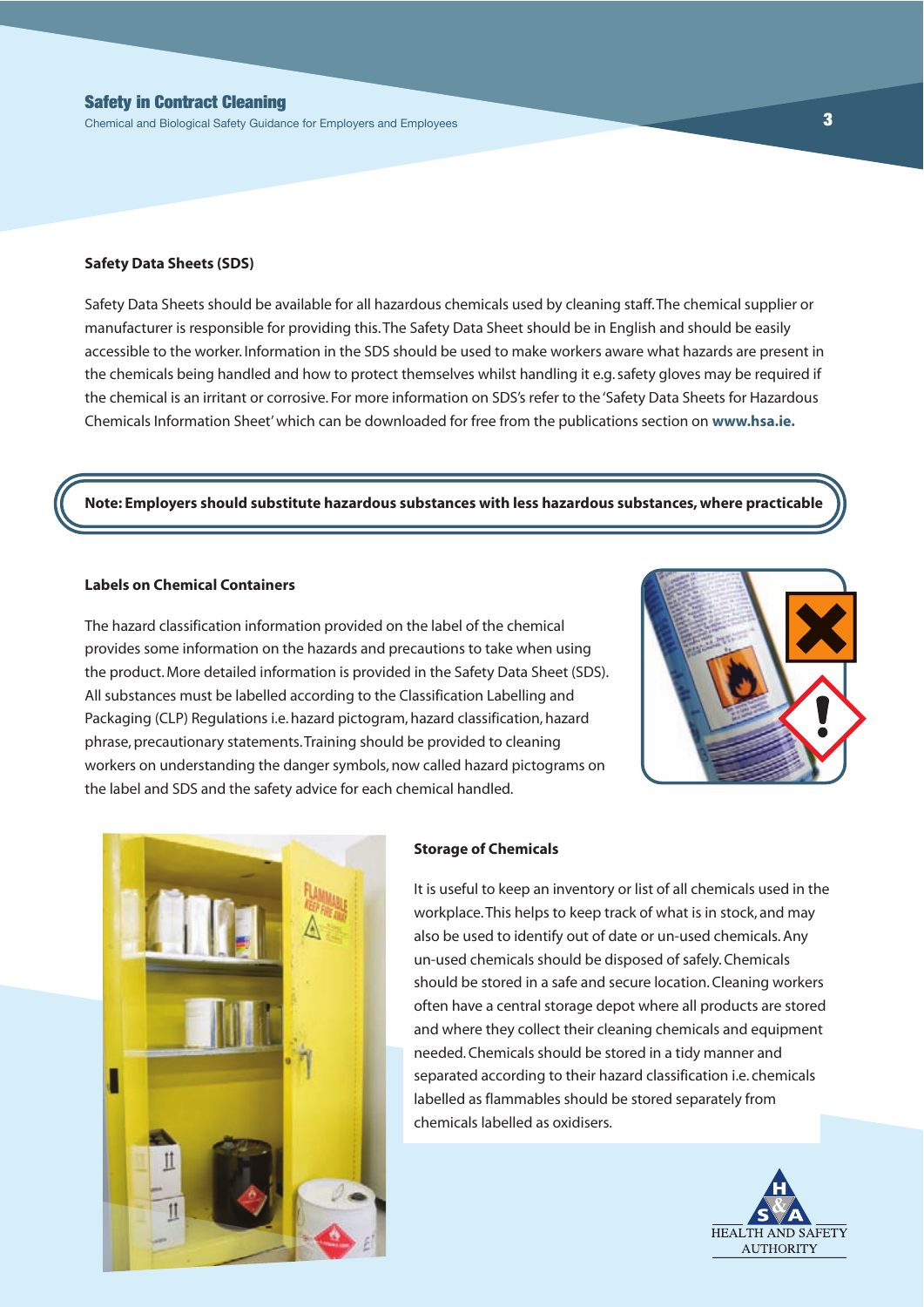Chemical and Biological Safety Guidance for Employers and Employees

## **Diluting Chemicals**

Diluting chemicals can create risks if too little or too much of the chemical is used. The manufacturer's instructions should be followed closely. The use of pre-measured chemicals or measuring devices which remove the need for the worker to measure amounts at each time of use can be useful to reduce the risk of waste and of accidents.

#### **Incompatible Chemicals**

Some chemicals should never be mixed. This information is contained in the Safety Data Sheet. For example bleach contains sodium hypochlorite, a chemical which can cause skin and respiratory damage. This should not come in contact with ammonia or with toilet cleaners or drain cleaners as a harmful gas can be created which can cause severe health affects.

## **Training and Awareness**

The level of training that workers receive varies from company to company. Some companies develop their own procedures and train staff internally using their own training programmes. The Quality and Qualifications Ireland (QQI) which incorporates the Further Education and Training Awards Council (FETAC) awards also has some courses which are relevant to cleaning. Refer to **www.fetac.ie**. Accredited training courses are also available from the British Institute of Cleaning Science (BICSc). Refer to **www.bics.org.uk.**

## What are the biological hazards in Contract Cleaning?

Sources of biological hazards may occur through contact with bacteria, viruses, insects, animals, and humans. These sources can cause a variety of health effects ranging from skin irritation and allergies to more serious infections.



Cleaners are at risk from needle stick or sharp injuries. Sharps injuries in the healthcare setting may result in the transmission of blood borne viruses (BBVs) such as hepatitis B (HBV) hepatitis C (HCV) or Human Immune Deficiency Virus (HIV).

If working in areas where needles or syringes may be present, workers should ensure that a risk assessment is completed in advance of the work being done, suitable gloves are worn, sharps containers are used for the storage of discarded sharps and that good hand hygiene is practised.



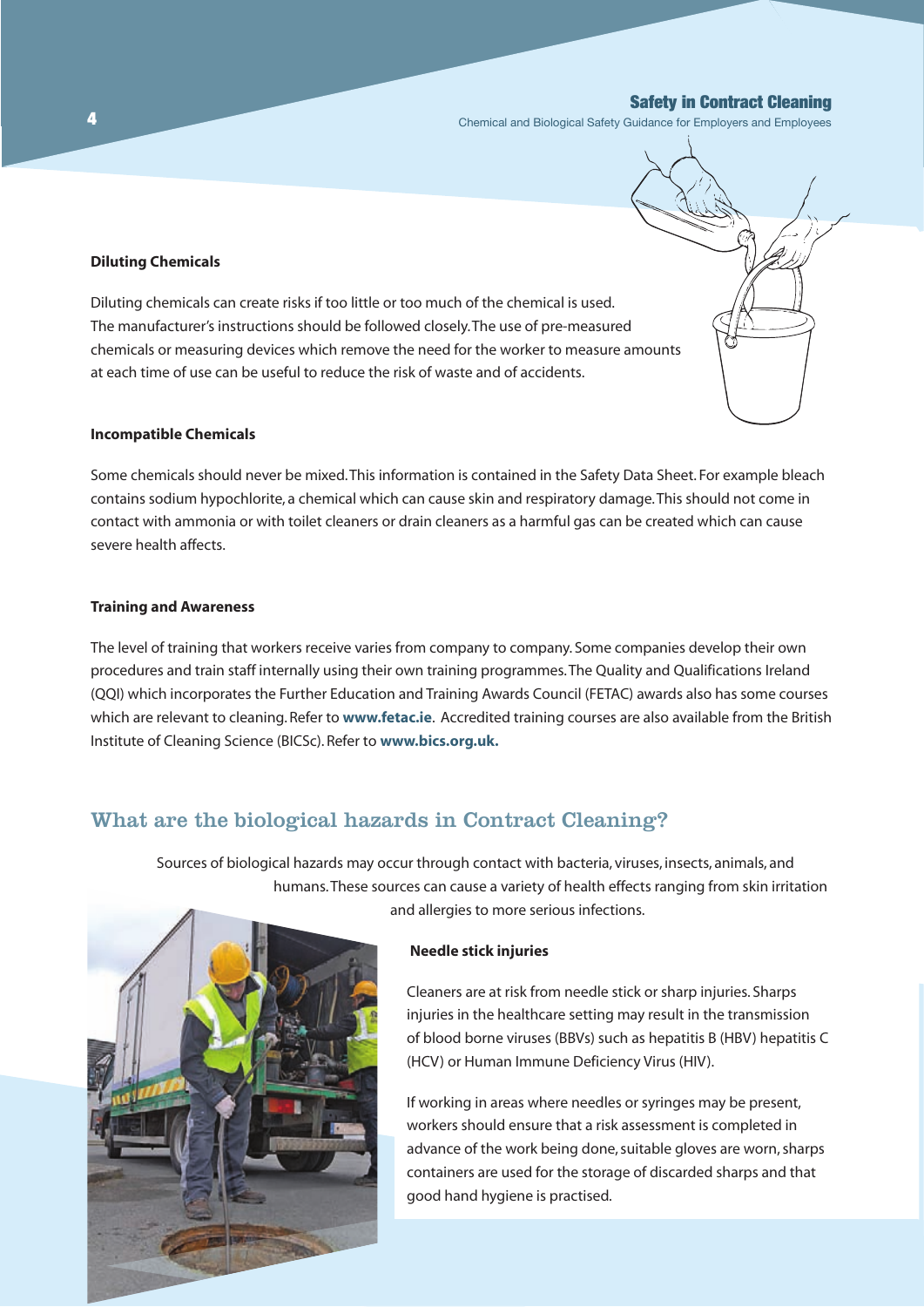Chemical and Biological Safety Guidance for Employers and Employees **5**

#### **Weil's disease (Leptospirosis)**

Exposure to mouse or rat urine in sewers can occur via drains or contaminated river/sewer water. Workers working on or near drains could be exposed. They should exercise good personal hygiene by either washing their hands or wearing gloves especially in instances of broken or damaged skin.

Employees should also check for visible evidence of the presence of rodents i.e. droppings prior to carrying out the work. Early symptoms of Weil's Disease are non-specific (flu like) and may be misdiagnosed as a result.

## **Legionnaire's disease (Legionella)**

Some people can be infected with the Legionella bacteria and have only mild symptoms or no illness at all. Legionnaire's disease occurs in temperatures between 25 and 45 °C with an optimum around 35 °C. Infection normally occurs after inhaling an aerosol (fine airborne particles) containing Legionella bacteria. Such particles could originate from any infected water source. Infected water sources are areas of standing stagnant water, such as air-conditioning units, water towers, water standpipes, fire hose reels.

Workers involved in cleaning of leisure centres, spa's , jacuzzi's or shower heads may be exposed by inhaling small droplets of water, suspended in the air, containing the bacteria.

*Symptoms include :*

- 1. Fever
- 2. Chills
- 4. Muscle aches
- 5. Headache
- 3. Cough, which may be dry or may produce sputum.
- 6. Lethargy
- 7. Loss of appetite
- 8. Loss of coordination (ataxia)
- 9. Occasionally diarrhoea and vomiting

A risk assessment from the workplace should be available outlining what measures are in place to manage and prevent the risk from legionnaire's disease. This should be made available to the worker in advance of any cleaning activities.

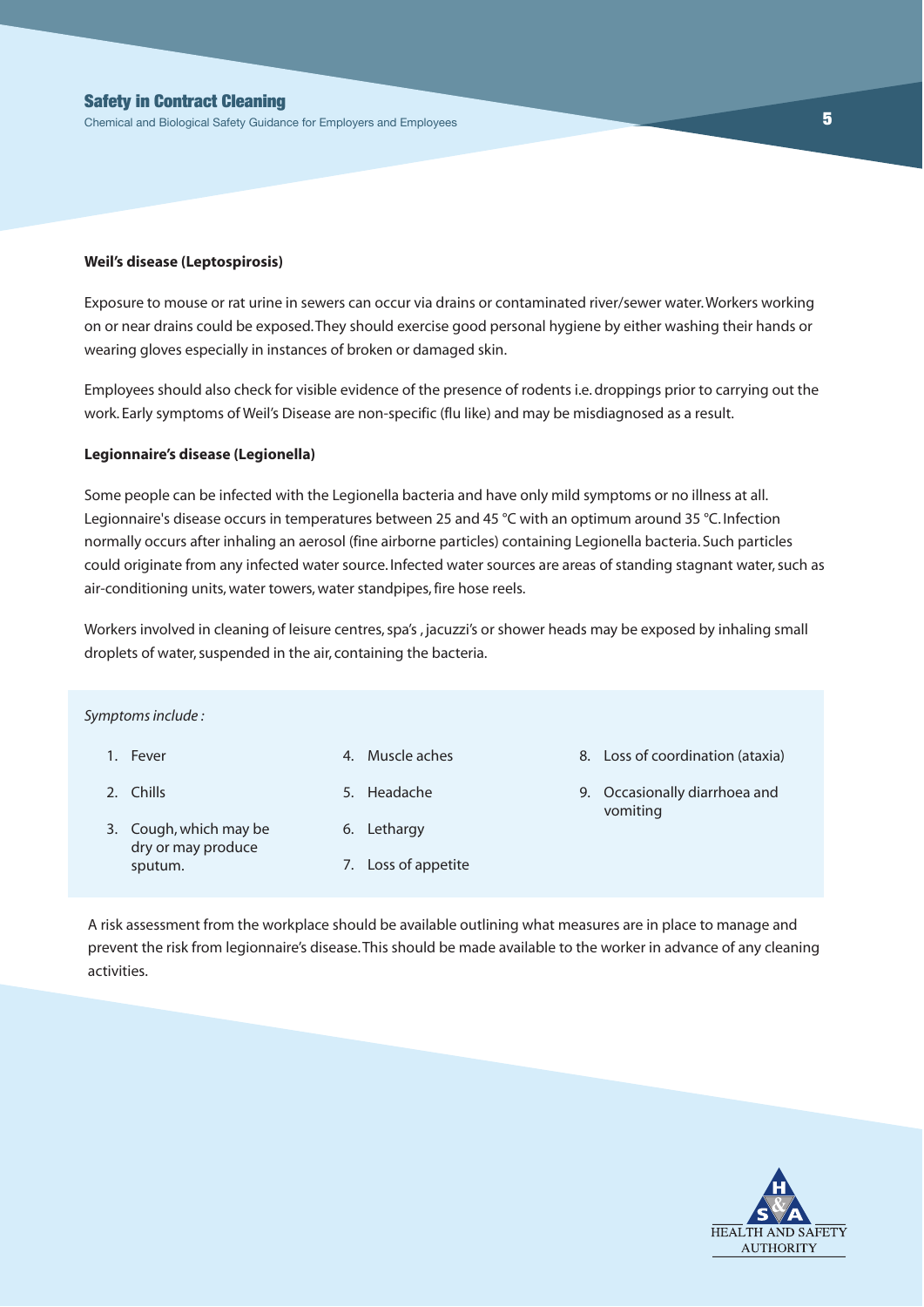Chemical and Biological Safety Guidance for Employers and Employees

## **Asbestos**

Cleaning employees should be aware of the possible risk of exposure to asbestos. Any building which has the risk of asbestos should have an asbestos survey completed and a subsequent risk assessment identifying the locations, type and safe management of the asbestos. Cleaning workers as a rule will not be exposed to asbestos risks as it is only a risk once it is disturbed however they should be made aware of presence of asbestos containing materials (ACM's) in their workplaces.

There are 3 types of asbestos

- 1. Chrysotile (White Asbestos)
- 2. Amosite (Brown Asbestos)
- 3. Crocidolite (Blue Asbestos)

Asbestos in Buildings may be contained in:

- Sprayed Insulation ( found on pipework)
- Pipe Lagging
- Insulation Boards
- Ceiling and Floor Tiles
- Asbestos textiles
- Asbestos cement (found in roofing material)

Health Issues associated with exposure to asbestos are:

- 1. Asbestosis : Pitting and scoring of the lungs similar to silicosis (miner's lung)
- 2. Mesothelomia : Cancer of the Pleura
- 3. Lung Cancer : Risk increases dramatically in smokers

## **Human or Animal Waste**

Workers involved in cleaning activities which may allow them to come into contact with human or animal waste should be extra cautious in relation to personal hand hygiene and use of Personal Protective Equipment. Pathogenic organisms may be present including Salmonella and E.Coli. Health surveillance should be made available to workers including vaccinations where appropriate i.e. Hepatitis A vaccination.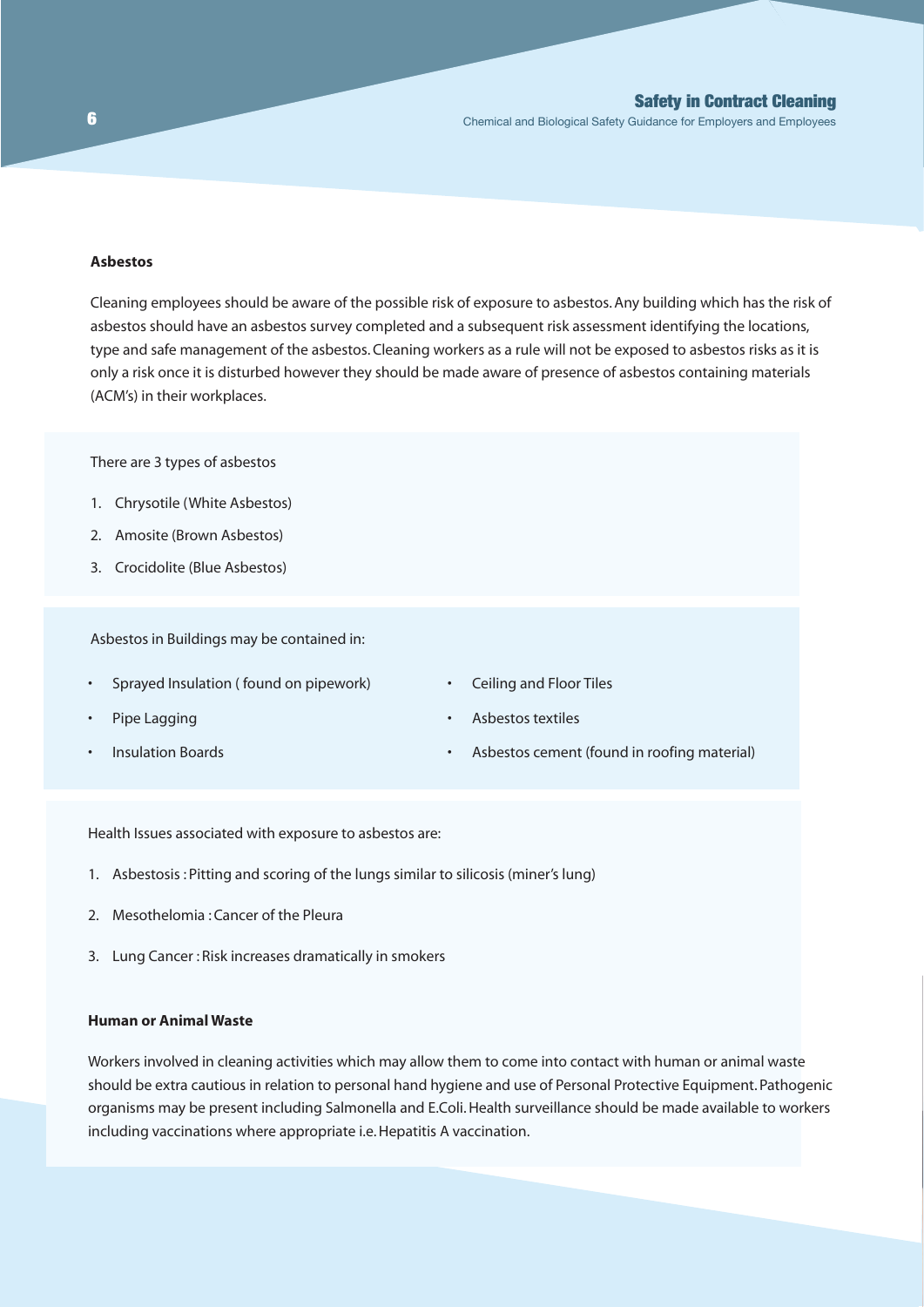## Occupational Health Effects

#### **Skin diseases**

Cleaners are at an increased risk of developing skin problems due to the substances they work with. The use of detergents, soaps, caustic soda, disinfectants, bleaches, cleaning fluids and ammonia are all likely to cause dermatitis, in addition high calcium content in hard water can cause skin problems such as Eczema.

**Eczema** is a non-infectious, non-contagious skin condition, marked by dryness, rashes, itching and in severe cases the formation of blisters. Constant contact with water also damages the protective skin barrier and enables dangerous substances to penetrate into deeper skin layers. Excessive sweating is regarded as a contributing factor.

**Occupational dermatitis** is caused by coming into contact with certain substances and is the most common type of occupational disease in Ireland. There are two main types of dermatitis, these are; Contact Irritant Dermatitis and Allergic Contact Dermatitis.

*Contact irritant dermatitis* can be caused by an irritant such as detergents e.g. soap used for repeated hand washing, by physical damage, i.e. small cuts, or through the use of chemical products. Contact irritant dermatitis makes up approximately 80% of contact dermatitis with allergic contact dermatitis making up the remaining 20%. In most cases irritant contact dermatitis occurs only on the body parts in direct contact with the irritant i.e. hands, face, arms, etc.

*Allergic contact dermatitis* occurs where an employee becomes sensitised or develops an allergic reaction some time after the initial contact to the substance. An example of this is the reaction of some people to powdered latex gloves; this is caused by continuous use of the product where the powder used to aid the putting on or removal of the gloves works as a catalyst for the latex in the gloves causing it to act as a sensitiser. Therefore gloves which are powder free, constructed of vinyl, nitrile or similar material and resistant to splashes from chemicals products are recommended. Workers should be vigilant for any signs of dry or chapped skin, hands should be kept dry as much as possible and moisturising creams applied.



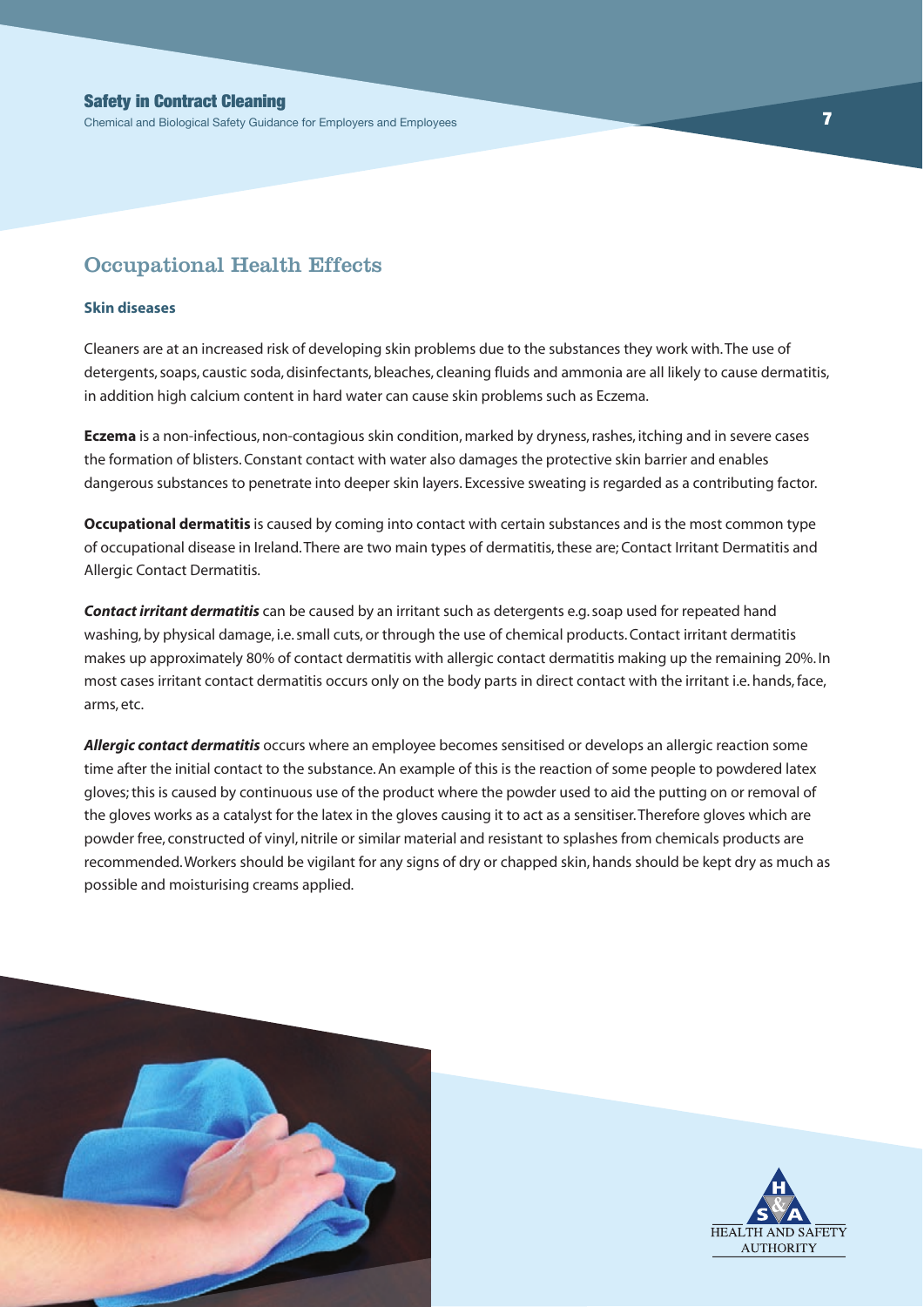## **Eye damage**

Some chemicals may also cause eye irritation or burns. Splashes may occur when diluting chemicals or when cleaning overhead objects. The use of safety glasses or goggles should be encouraged if deemed necessary from the risk assessment.

#### **Asthma and respiratory problems**

Long-term studies have shown that cleaners are at increased risk of developing asthma, chronic bronchitis and other respiratory problems. If sprays are used during cleaning, or mists are created i.e. when using a pressurewasher, there is an increased risk of inhaling substances.

## **Asthma**

Asthma is defined as an allergic reaction which causes chronic inflammation of the airways (bronchial tubes) that causes swelling and narrowing (constriction) of the airways resulting in difficulty breathing. Asthma related to the workplace can be categorised into Workplace aggravated asthma and Occupational asthma:

#### *Work aggravated asthma*

Employees with work aggravated asthma will usually have a history of pre- existing asthma. They may still be symptomatic (on going use of medication) or may not have had an episode since childhood.

These employees may get wheezy or complain of shortness of breath in work and may have to use their asthma relieving medication. The problem can often be eliminated by improving the work environment (ventilation) or avoiding the irritant by preventing the employees exposure to the irritant.

## *Occupational Asthma*

Occupational asthma is caused as a direct result of workplace exposure. There are two forms of occupational asthma:

#### *Irritant Induced Occupational Asthma:*

This usually develops after a single, very high exposure to an irritant chemical. It is a direct "burn" effect on the airways and is not related to the immune system. Examples of causal agents include ammonia, acids and smoke.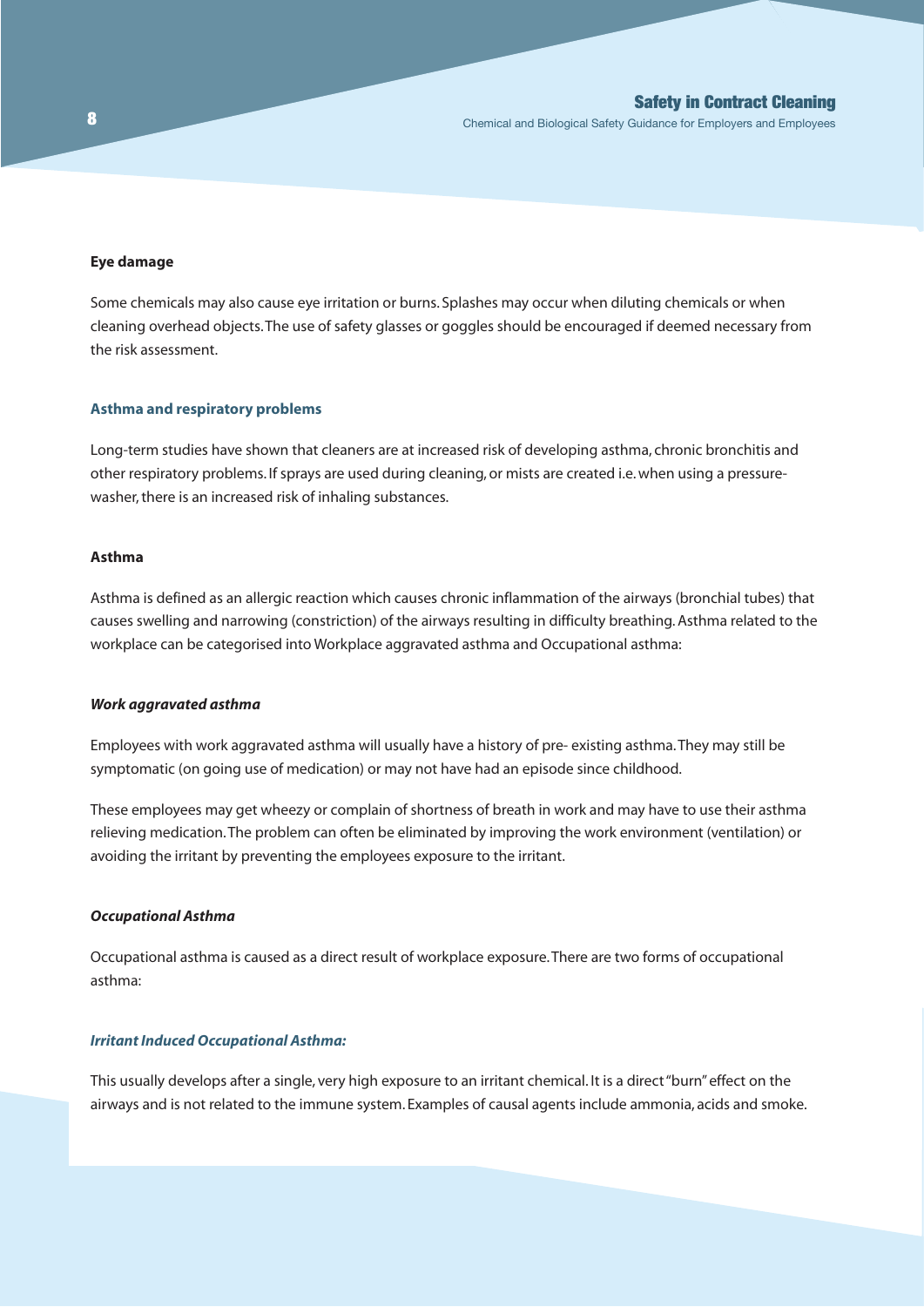The high levels of exposure required are usually the result of accidents or some major failure of controls, often in enclosed spaces. Symptoms manifest within 24 hours of the exposure, that is, there is no latent period. Symptoms will tend to improve over time and may go away entirely but if symptoms persist beyond 6 months on-going problems are possible.

#### *Allergic Occupational Asthma:*

This is the cause of the vast majority of occupational asthma cases. Allergic occupational asthma is caused by sensitisation or becoming allergic to a specific chemical agent in the workplace over a period of time. This is the mechanism for the vast majority (>90%) of cases of occupational asthma. The sensitisation process develops over time. This can be as short as several weeks or as long as 30 years.

Sensitisers will be identified on the label of the chemical and on the Safety Data Sheet. A risk assessment should be completed outlining what precautions should be taken.

## **The Use of Respiratory Protective Equipment (R.P.E)**

Respiratory protection should only be used when all other options have been examined. A disposable particulate dust mask may be used for substances which generate dusts. Section 8 of the Safety Data Sheet should be checked for recommended Personal Protection Equipment.

A respirator with disposable filters may be used for gases, vapours and mists. The filter selected should be suitable for the chemical being handled. Masks should be stored in a clean air tight container and the filter labelled with date for first use to remind the user as to when to change the filter. Always check the Safety Data Sheet and with the supplier of the product for the recommended mask. Refer to the HSA document ' A Guide to Respiratory Protective Equipment' available on **www.hsa.ie**  for further information.



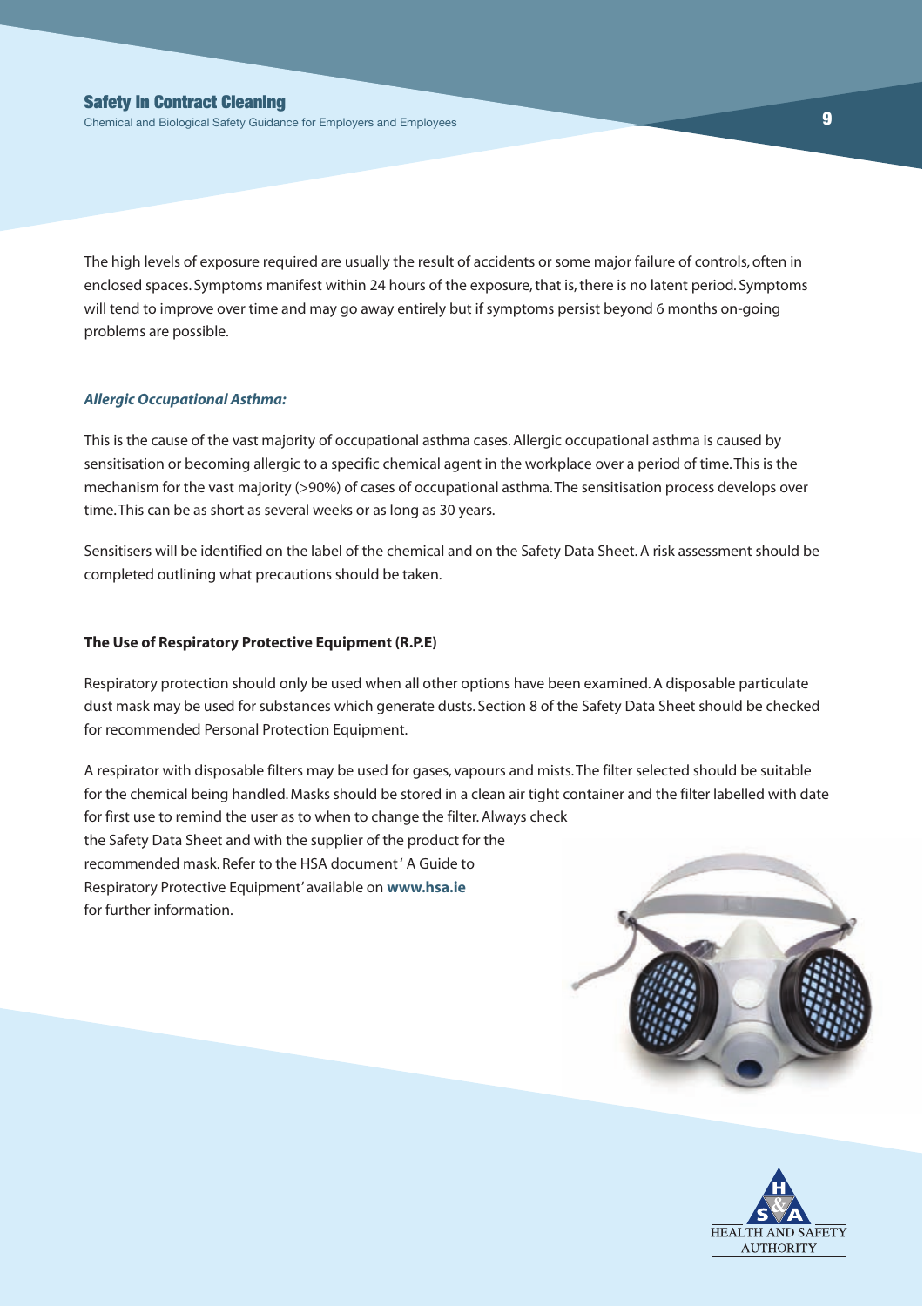## What is an employer required to do?

The employer must ensure a safe working environment for their staff in the different work locations that cleaners may be involved in. The employer should have or provide the following:

- An up to date Safety Statement.
- A written Risk Assessment for all work locations where cleaning activities are involved.
- A system to manage all chemicals which are used in the cleaning process i.e maintaining a list or inventory of all chemicals used and disposing safely of un-used or expired chemicals.
- A policy of purchasing less harmful chemicals where possible or replacing more harmful chemicals with less harmful ones.
- Safety Data Sheets for all chemicals handled and a means of training staff on the hazards and precautions to take on handling and use of chemicals.
- Information, instruction and training for staff on risk assessments.
- Make available appropriate health surveillance where required.



#### **What do employees need to know?**

Employees should be familiar with the hazards in each workplace and the control measures to take to keep themselves safe. This is all contained in the Risk Assessment. Workers who handle cleaning chemicals should be familiar with the hazards of the chemicals and the precautions to take when handling them. This includes the use of any personal protective equipment. Employees should also be vigilant for any signs of dry skin, dermatitis or respiratory problems and report these to their employer as soon as possible.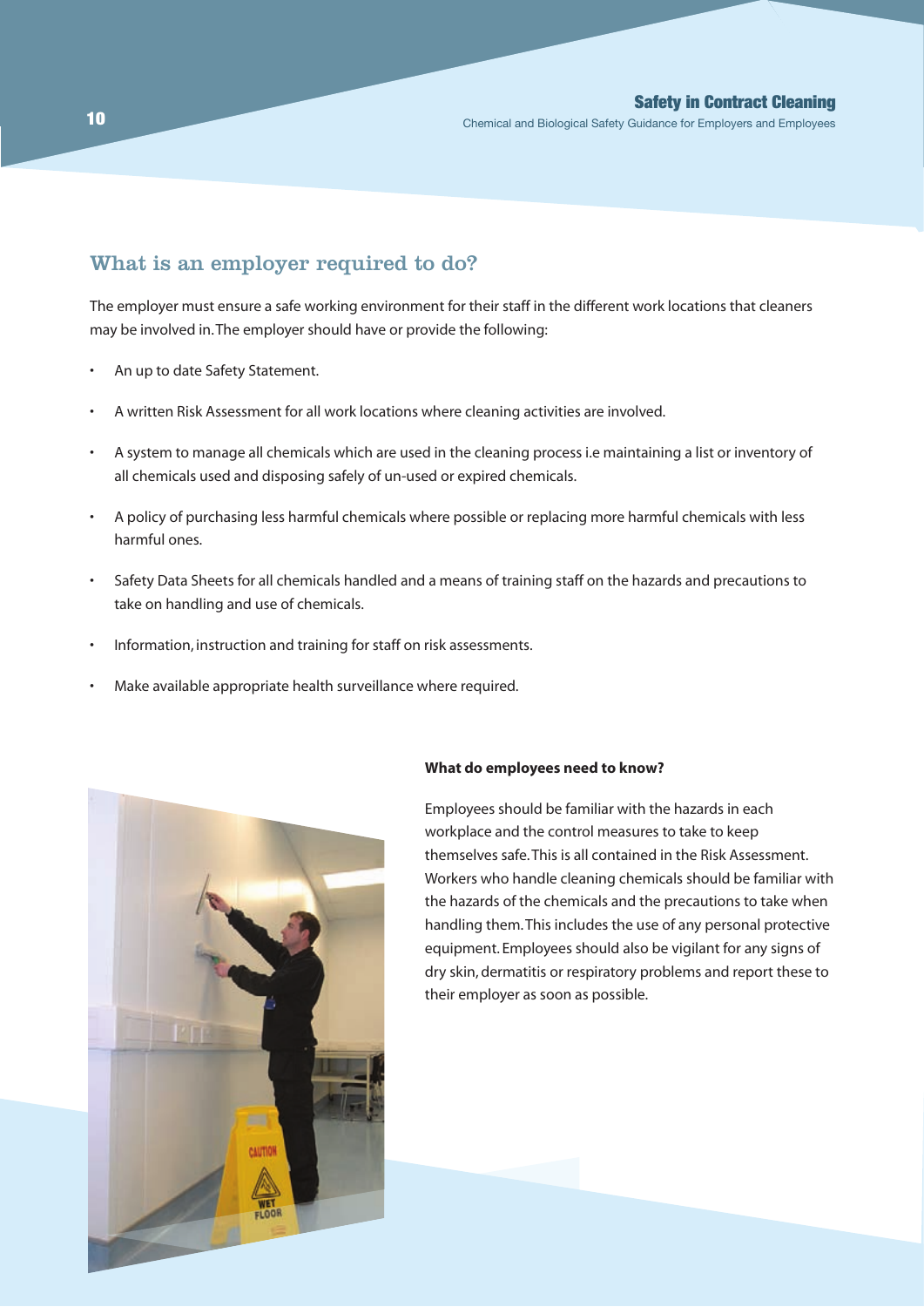Chemical and Biological Safety Guidance for Employers and Employees **11**

## Summary of Key Points

- Cleaning workers may be exposed to many different chemicals during their work and should be made aware of the hazards and the precautions to take when handling chemicals.
- Employers should make available the risk assessment identifying the hazards in each place of work which cleaners may be working in. This should detail any relevant hazards in it and how workers should protect themselves.
- Safety Data Sheets should be available for all hazardous chemicals and workers should have an understanding of the hazards of the chemicals they are in contact with.
- Chemicals should have clear legible labels on them, hazard pictograms should be visible and they should be stored in a secure location, where they cannot be accessed by unauthorised persons.
- Chemicals should be diluted carefully according to manufacturer's instructions, and workers should be made aware of the danger of mixing incompatible chemicals.
- Workers should be trained on how to complete their work safely and this may be in the form of documented training and procedures.
- Workers may be exposed to biological hazards in the form of needlestick injuries, weil's disease from rat's urine, legionella bacteria from stagnant water or asbestos. These hazards should be identified in the risk assessment of the workplace and precautions taken to avoid exposure.
- Cleaners are at risk from developing skin and respiratory problems due to contact with chemicals. Early symptoms should be identified and reported for follow up to the employer as soon as possible.



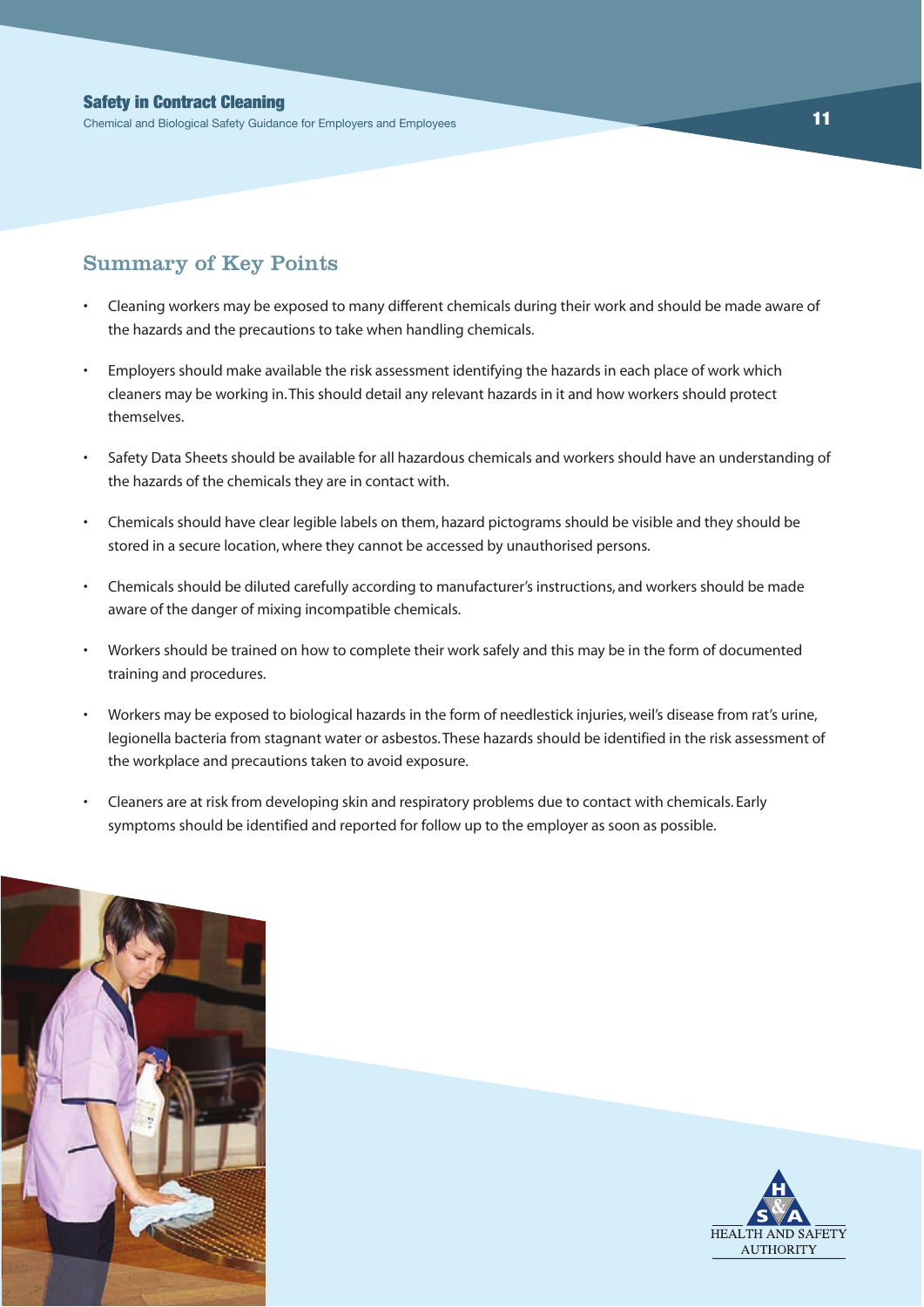## What legislation is applicable to Contract Cleaning Work?

The Safety, Health and Welfare at Work Act, 2005 (S.I. No. 10 of 2005)

The Safety, Health and Welfare at Work (General Application), Regulations 2007 (S.I. No. 299 of 2007)

The Safety, Health and Welfare at Work ( Chemical Agents) Regulations, 2001 (S.I. No. 619 of 2001)

Safety, Health and Welfare at Work ( Exposure to Asbestos) Regulation, 2006 (S.I. No. 386 of 2006) and Amendment Regulations 2010 (S.I. No. 589 of 2010)

The Safety, Health and Welfare at Work ( Confined Spaces) Regulations, 2001 (S.I. No. 218 of 2001)

## Where can I get further information?

A list of some of the free information available on the HSA website **www.hsa.ie** is shown below:

- A Guide to Respiratory Protective Equipment
- Safety Data Sheets (SDSs) information sheet
- Guidelines on Occupational Asthma
- Your Steps to Chemical Safety
- 2011 Code of Practice for Safety, Health and Welfare at Work (Chemical Agents) Regulations, 2001
- Legionnnaire's Disease Information Sheet
- Safety with Asbestos Information Sheet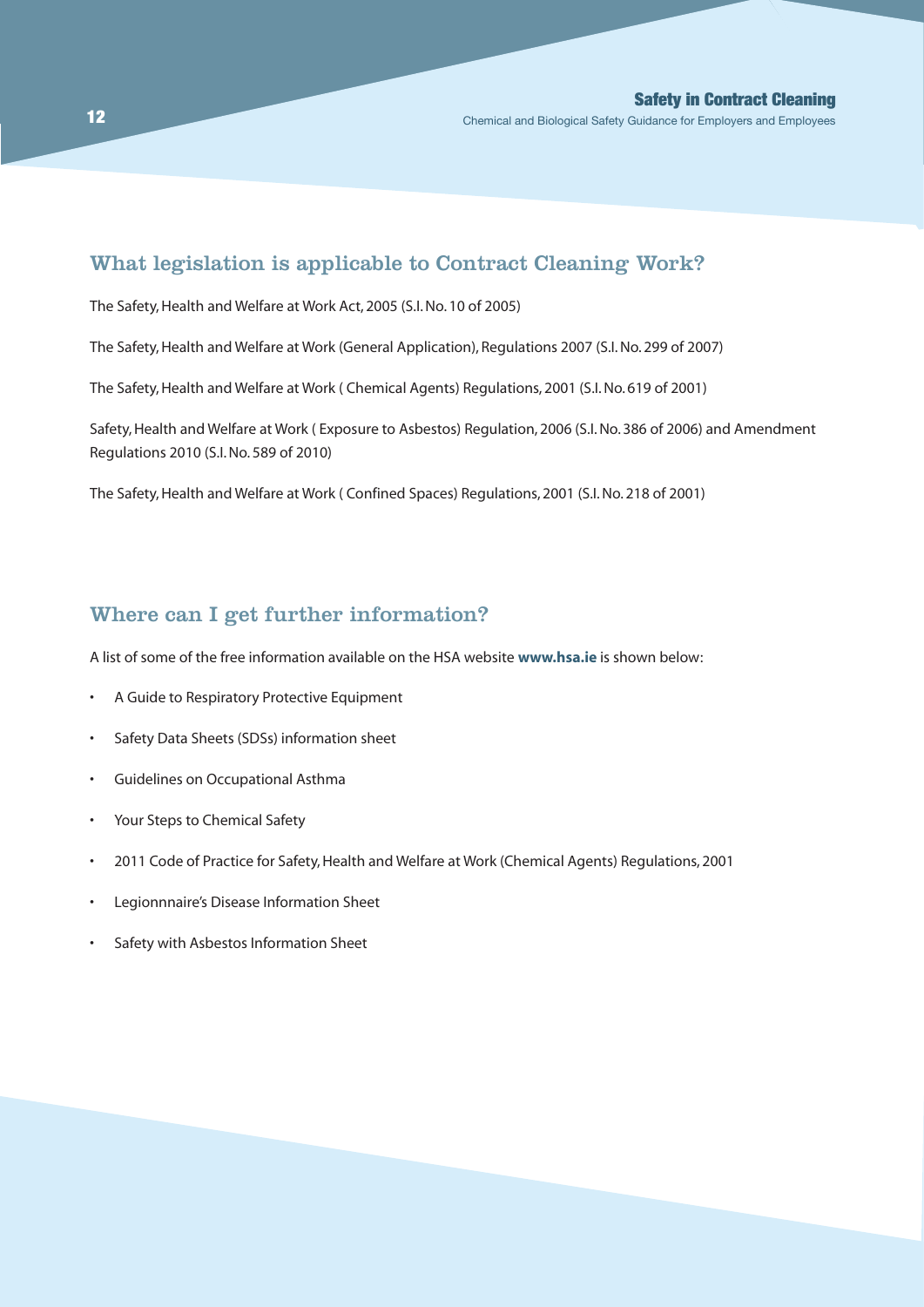## Information is also available from the following sources:

- The Irish Contract Cleaners Association (ICCA) **www.ibec.ie/icca**
- Irish Association of Hygiene Professionals (IAHP) **www.iahp.ie**
- The British Institute of Cleaning Science (BICSc) **www.bics.org.uk**
- European Agency for Safety and Health at Work http://osha.europa.eu E-FACTS 41 Cleaners and Dangerous Substances

For further information please contact the HSA workplace contact unit on 1890 289 389 or email: wcu@hsa.ie.